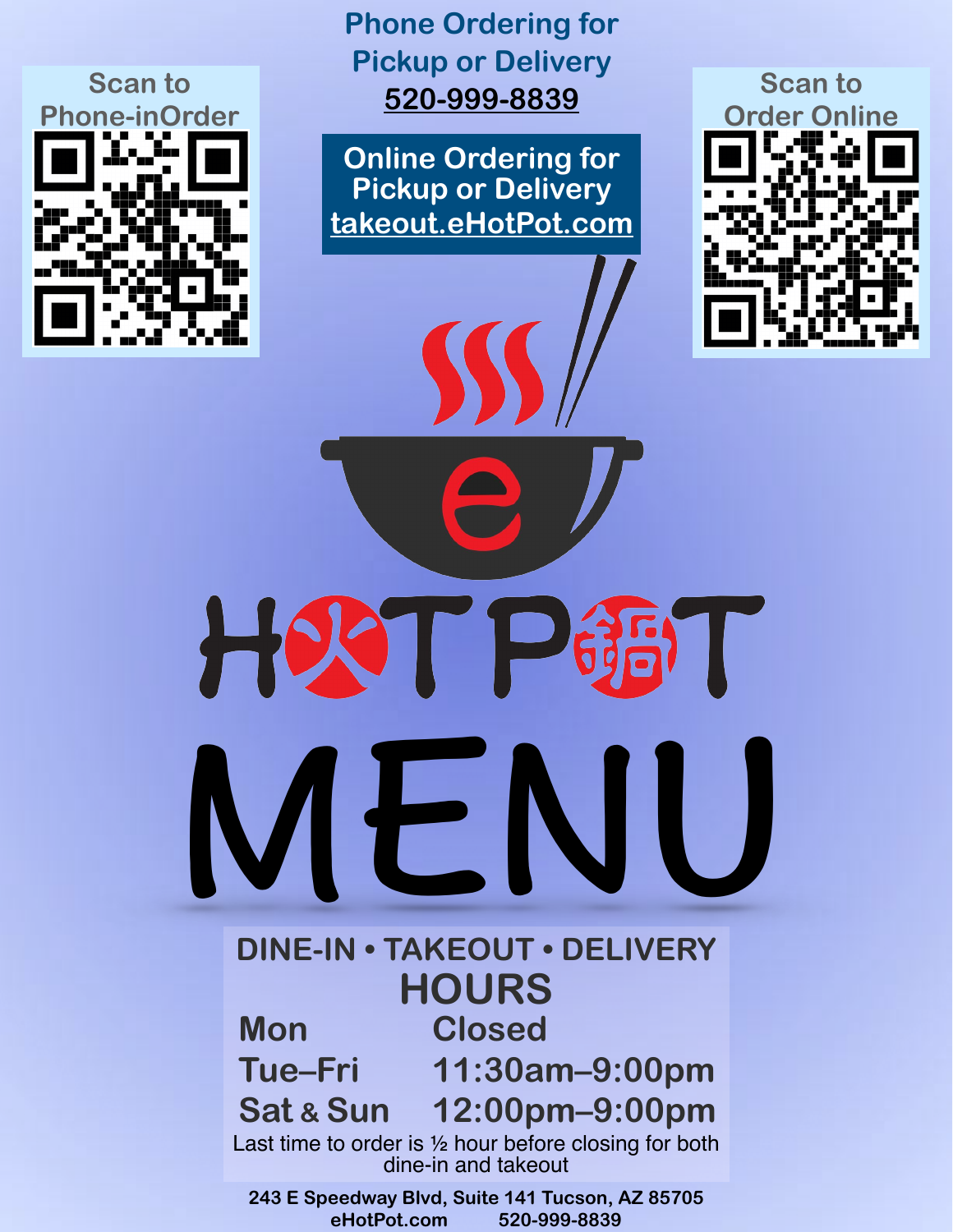#### **Appetizers |** 頭抬

| Taiwan Style Pork Chop<br>台式豬排<br>60z marinade and tenderizer pork<br>chop                                                                                   |                     | \$6.50 Taiwan Sausage<br>台灣香腸<br>Two Taiwan style sausages $\omega/$<br>garlic                                            | \$5    |
|--------------------------------------------------------------------------------------------------------------------------------------------------------------|---------------------|---------------------------------------------------------------------------------------------------------------------------|--------|
| Teriyaki Chicken<br>日式烤雞<br>Marinated and tenderized chicken<br>thigh with teriyaki sauce                                                                    | \$6.50              | 5-Spice Popcorn Chicken<br>鹽酥雞<br>Taiwan classic fried chicken w/5-<br>spices                                             | \$5.50 |
| 5-Spice Tofu & Seaweed<br>五香豆乾海帶雙拼<br>Spiced baked tofu with spiced<br>kelp seaweed                                                                          | \$5.50              | <b>Spicy Peanuts</b><br>麻辣花生<br>Fried peanuts with salt and chili<br>spices                                               | \$5    |
| JiaoHuo JiaoHuo<br>麻辣攪和攪和<br>Spicy cold appetizer with 5 spice<br>beef shank, baked tofu, seaweed,<br>pig ear, peanuts, parsley & green<br>onion             | \$16<br><b>Self</b> | <b>Spicy Braised Beef Shank</b><br>麻辣滷牛腱<br>Whole sliced braised beef shank<br>in spices                                  | \$21   |
| <b>Small Sesame Green Onion</b><br>Pancake<br>芝麻蒽花小餅<br>Hand made, small thick pancake<br>(8 in), covered in sesame with<br>green onion filling. 15 min prep | \$7.50<br>AN        | Taiwan Diced Pork Rice<br>臺式滷肉飯<br>A bed of rice covered in special<br>Taiwan Style Diced/Minced Pork<br>with Brown Sauce | \$8    |

**Noodle Soups |** 湯麵

You can substitute Regular Noodles with Rice Noodles

\$14 ±Un

\$11  $\pm$   $\sqrt{N}$ 

\$11 2 R

Spicy Taiwan Beef Noodle Soup | 台式麻辣牛肉麵<br>Beef Slices in spicy Taiwan Beef Broth with Noodles and Vegetables

Spicy Beef Broth Noodle Soup | 麻辣牛肉湯麵 Spicy beef broth soup with noodles and vegetables

Vegetable Noodle Soup | 素湯麵 Seasonal vegetables in vegetable broth noodle soup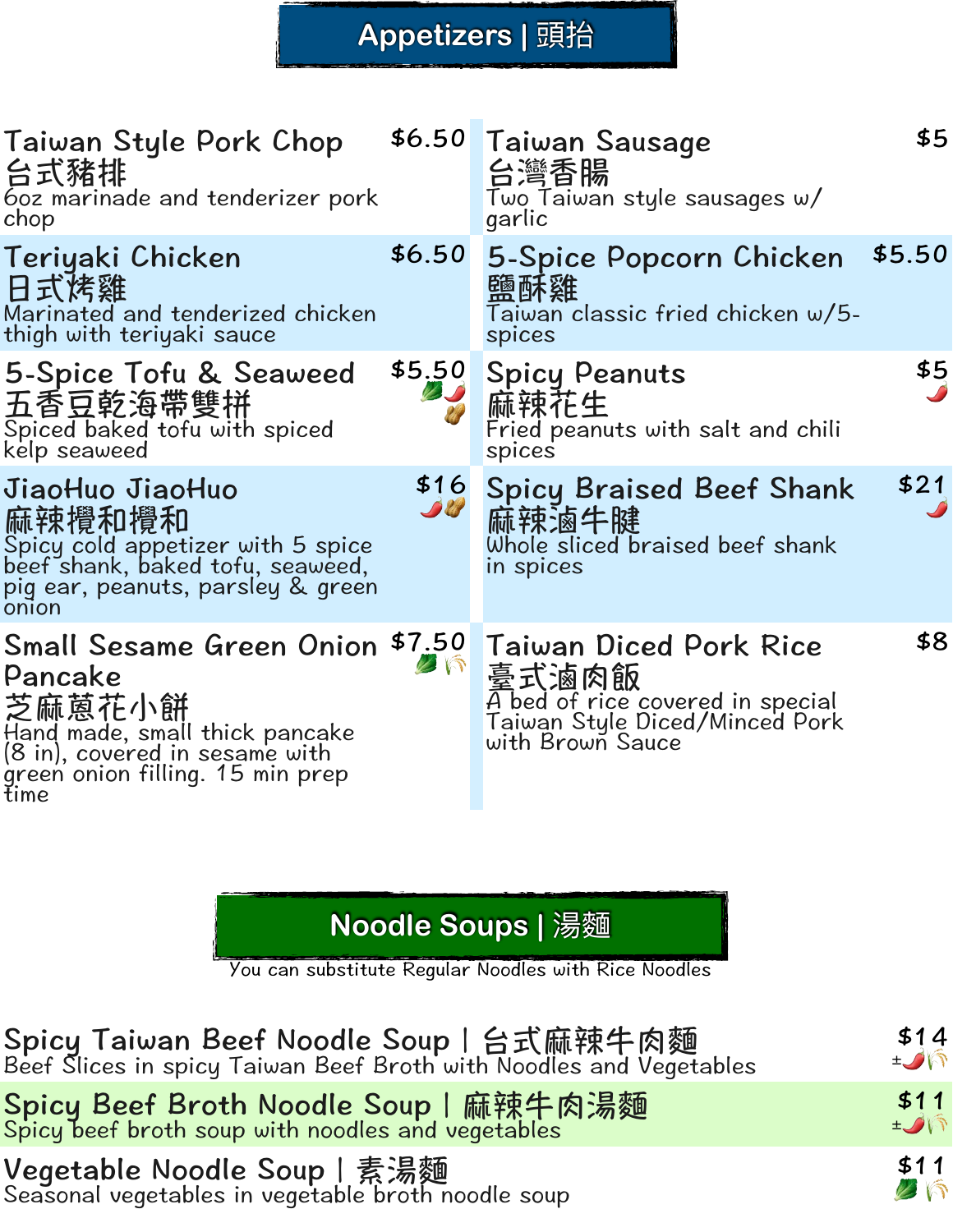## **Various Hot Pots |** 各式火鍋 **(Not Available for Takeout)**

# Hot Pots Include

Napa Cabbage • Sweet Corn • Taro • Tomato • Tofu • Green Leaf Lettuce • Pumpkin

White Rice or Mung Bean Noodles Brown Rice + \$1.00

| OWII INUC                                                                                                                             |           |                     |                       |        |
|---------------------------------------------------------------------------------------------------------------------------------------|-----------|---------------------|-----------------------|--------|
| Chicken or Pork as Indicated §<br>Ribeye Beef \$2 extra                                                                               |           | § Lunch Dinner      |                       |        |
| Hot & Spicy Hot Pot   麻辣火鍋*<br>Golden mushroom, fish balls, fish tofu, shrimps                                                        |           | $§$ \$18.88 \$23.88 |                       |        |
| Chinese BBQ Sauce Hot Pot   臺式沙茶火鍋*<br>Imitation crab meat, fish balls, fish tofu, shrimps, pork meat<br>balls                        |           | $§$ \$18.88 \$23.88 |                       |        |
| Miso Hot Pot   味噌鍋*<br>Imitation crab meat, fish balls, fish tofu, shrimps, pork meat<br>balls                                        |           | $§$ \$18.88 \$23.88 |                       |        |
| Korean Kimchi Hot Pot   韓國泡菜鍋*<br>Kimchi, imitation crab meat, fish balls, fish tofu, Korean rice<br>sticks, mini hot dog, quail eggs |           | § \$18.88 \$23.88   |                       |        |
| Seafood Hot Pot   海鮮鍋*<br>Shrimps, fish filet, scallops, lobster balls, fish balls, squid,<br>mussel, imitation crab meat, clam       | $\bullet$ | 518.88 \$28.88      | $w/1$ Lobster<br>tail |        |
| House Hot Pot   不辣鍋*<br>Imitation crab meat, fish balls, fish tofu, shrimps, pork meat<br>balls                                       |           | $§$ \$18.88 \$23.88 |                       |        |
| Vegan Hot Pot丨素菜鍋<br>Tofu Skin, vegan shrimp balls, tofu, mushroom balls, vegan<br>meat balls                                         |           | \$18.88\$323.88     |                       |        |
| Curry Hot Pot丨咖喱火鍋*<br>Imitation crab meat, fish balls, fish tofu, shrimps, pork meat<br>balls                                        |           | $§$ \$18.88 \$23.88 |                       |        |
| <b>Popular Hot Pot Add-ons</b>                                                                                                        |           |                     |                       |        |
| \$4.88 Chicken   雞肉*<br>\$6.88 Pork   豬肉*<br>Ribeye Beef   肋眼牛肉*                                                                      |           |                     |                       | \$4.88 |
| \$10.88<br>Ask Server for additional add-ons<br>Lobster Tail   龍蝦尾*                                                                   |           |                     |                       |        |

\* CONSUMING RAW OR UNDERCOOKED MEATS, POULTRY, SEAFOOD, SHELLFISH OR EGGS MAY INCREASE YOUR RISK OF FOOD-BORNE ILLNESS, ESPECIALLY IF YOU HAVE CERTAIN MEDICAL CONDITIONS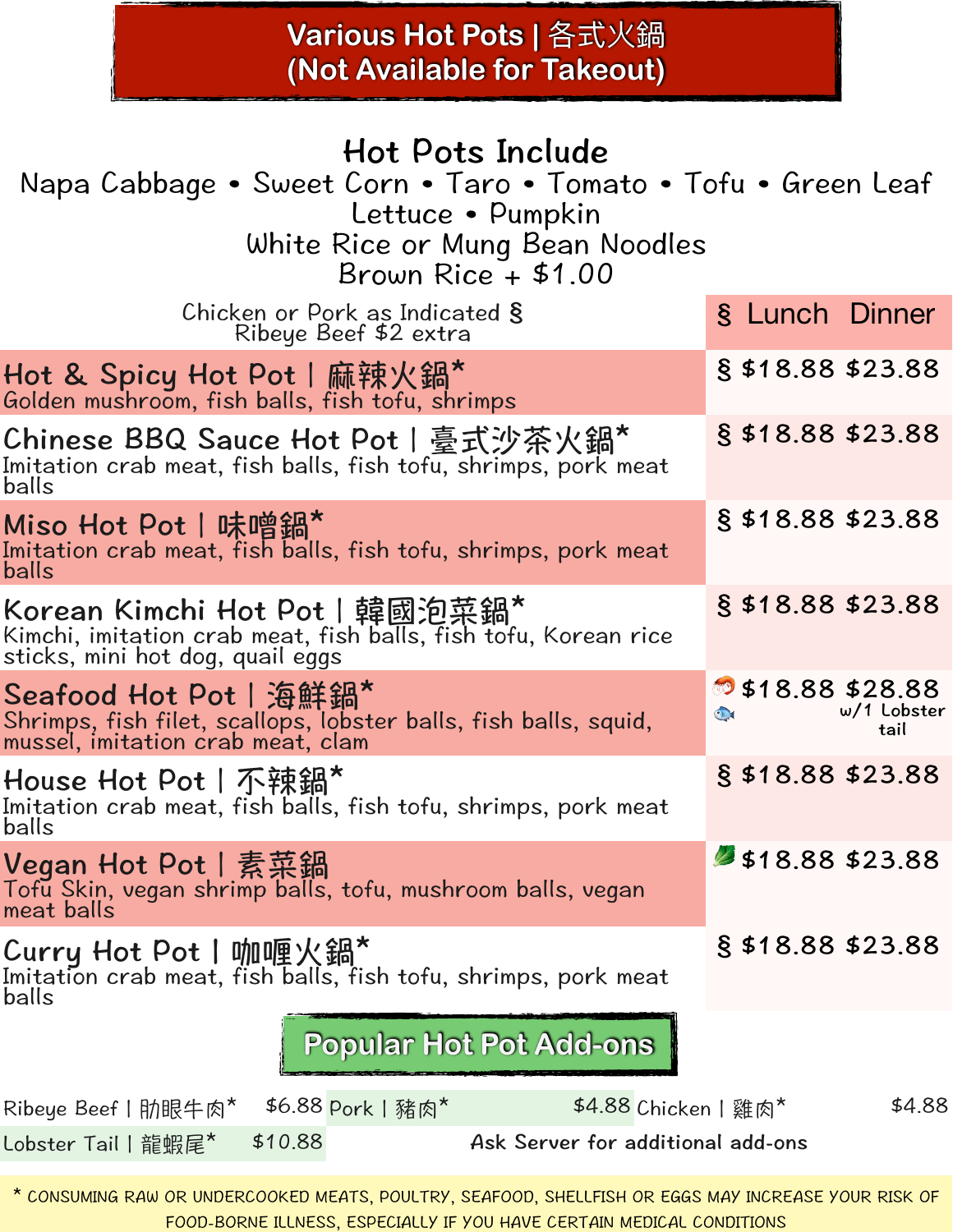## **Hot Pot Add-ons**

|                                                   |         | <b>SLICED MEATS*</b>                              |         |  |  |  |  |  |
|---------------------------------------------------|---------|---------------------------------------------------|---------|--|--|--|--|--|
| Ribeye   肋眼牛肉                                     |         | \$6.88 Pork   豬肉                                  | \$4.88  |  |  |  |  |  |
| Chicken   雞肉                                      | \$4.88  |                                                   |         |  |  |  |  |  |
| <b>MEATS*</b>                                     |         |                                                   |         |  |  |  |  |  |
| Marinated Pork Intestine   滷大腸                    |         | \$7.95 Mini Hot Dog   星星腸                         | \$5.45  |  |  |  |  |  |
| Beef Tendon Balls (5)   牛筋丸                       |         | \$3.95 Pork Meat Balls (6)   貢丸                   | \$3.95  |  |  |  |  |  |
| <b>SEAFOOD*</b>                                   |         |                                                   |         |  |  |  |  |  |
| Fish Cake Tube $(6)$   竹輪                         |         | \$3.95 Clams (6)   蛤                              | \$3.75  |  |  |  |  |  |
| Shrimp (6)   蝦子                                   |         | \$5.88 Squid Ring (8)   魷魚                        | \$3.95  |  |  |  |  |  |
| Fish Filet (6)   魚片                               |         | \$4.95 Green Mussel   綠青口                         | \$4.95  |  |  |  |  |  |
| Fish $\textsf{Cache}\left(\textsf{6}\right)$   魚板 |         | \$2.50 Fish Balls (6)   魚丸                        | \$3.95  |  |  |  |  |  |
| Fish Tofu (6)   魚豆腐                               |         | \$4.95 Lobster Balls (5)   龍蝦丸                    | \$4.95  |  |  |  |  |  |
| Imitation Crab Meat (6)   假蟹肉                     |         | \$3.75 Lobster Tail   龍蝦尾                         | \$10.88 |  |  |  |  |  |
|                                                   | $EGGS*$ |                                                   |         |  |  |  |  |  |
| Egg   雞蛋                                          |         | \$1.00 Quail Eggs (8)   鵪鶉蛋                       | \$1.95  |  |  |  |  |  |
|                                                   | VEGGIE* |                                                   |         |  |  |  |  |  |
| Napa Cabbage   美國包心菜                              |         |                                                   | \$2.50  |  |  |  |  |  |
| Taro丨芋頭                                           |         | \$3.75 Taiwan Cabbage   臺灣包心菜<br>\$2.50 Tofu   豆腐 | \$3.75  |  |  |  |  |  |
| Chinese Fry Bread   油條                            |         | \$2.50 Green Leaf Lettuce   生菜                    | \$2.50  |  |  |  |  |  |
| Sweet Corn   甜玉米                                  |         | \$3.75 Enoki Mushrom   金針菇                        | \$3.75  |  |  |  |  |  |
| Fried Tofu Skin   豆腐皮                             |         | \$3.75 Pumpkin   南瓜                               | \$3.75  |  |  |  |  |  |
| Kimchi   韓國泡菜                                     |         | \$3.75 Vegan Shrimp Balls                         |         |  |  |  |  |  |
| <b>Mushroom Balls</b>                             |         | Vegan Meat Balls                                  |         |  |  |  |  |  |
| Golden Mushrooms                                  | \$3.75  | Tomatoes                                          | \$3.75  |  |  |  |  |  |
| Corn                                              | \$3.75  |                                                   |         |  |  |  |  |  |
|                                                   |         | RICE AND NOODLES*                                 |         |  |  |  |  |  |
| White Rice   白飯                                   |         | \$1.50 Brown Rice   糙米飯                           | \$2.50  |  |  |  |  |  |
| Korean Rice Cake Sticks (12)   韓國年                |         | \$3.75 Mung Bean Noodle   粉絲                      | \$1.50  |  |  |  |  |  |
| Mung Bean Noodle   粉絲                             |         | \$1.50 Rice Noodle   米粉                           | \$1.50  |  |  |  |  |  |
| Ramen Noodle   泡麵                                 |         | \$2.50 Udon Noodle   鳥龍麵                          | \$2.50  |  |  |  |  |  |
|                                                   |         |                                                   |         |  |  |  |  |  |

**\* CONSUMING RAW OR UNDERCOOKED MEATS, POULTRY, SEAFOOD, SHELLFISH OR EGGS MAY INCREASE YOUR RISK OF FOOD-BORNE ILLNESS, ESPECIALLY IF YOU HAVE CERTAIN MEDICAL CONDITIONS**